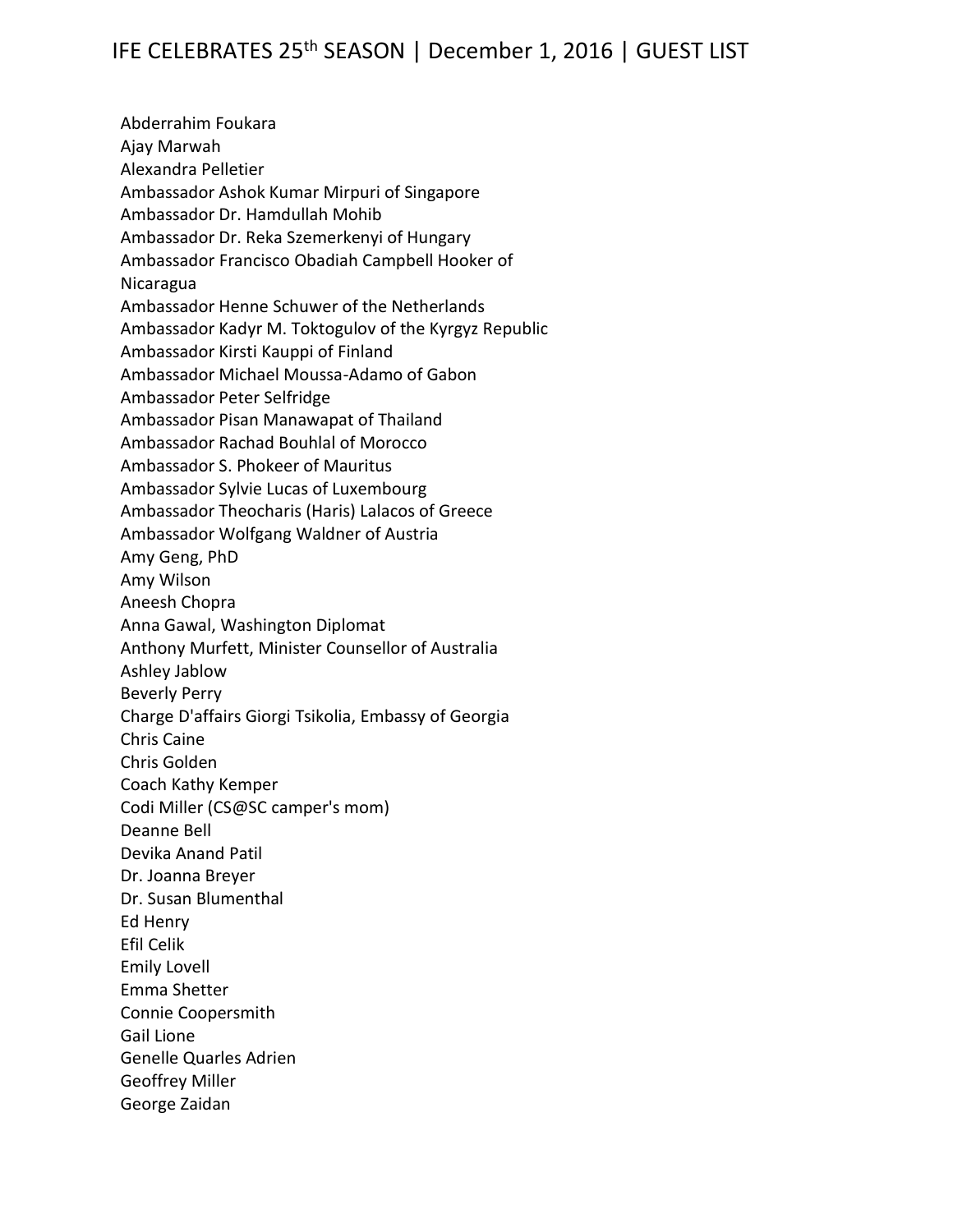Giselle Segura CS@SC camper Gouri Mirpuri Greg Myre Henry Schuster Hud Batmanglij Jackie Kazil James Adams James Valentine Jan Smith Janessa Techathamawong CS@SC camper Janet Donovan, Hollywood on the Potomac Jeffrey Miller CS@SC Jennifer Rudy Greg Myers John Arundel, Washington Life John Paul Farmer Judge and Mrs. William Webster Julia Malone Juliet Eilperin Justice Stephen Breyer Justin Koufopoulos Kavita Anand Krisda Techathamawong (CS@SC camper's mom) Kyla Fullenwider Lael Mohib Laki Halper Laura Perez Vasquez Lauren Vaughan Lena Boman Schuwer Macon Phillips Madame Wanchana Manawapat Maria Elena Velasquez Mario Velasquez Mark Schulte Kathleen Buckingham Max Dickinson Michelle Lee Mr. Patrick Koppula Mr.Eduardo Zaqueu, Minister Counselor, Embassy of Mozambique Mrs. Patrick Koppula Nalanie Miller CS@SC camper Nick Seaver Patti Segura (CS@SC camper's mom)